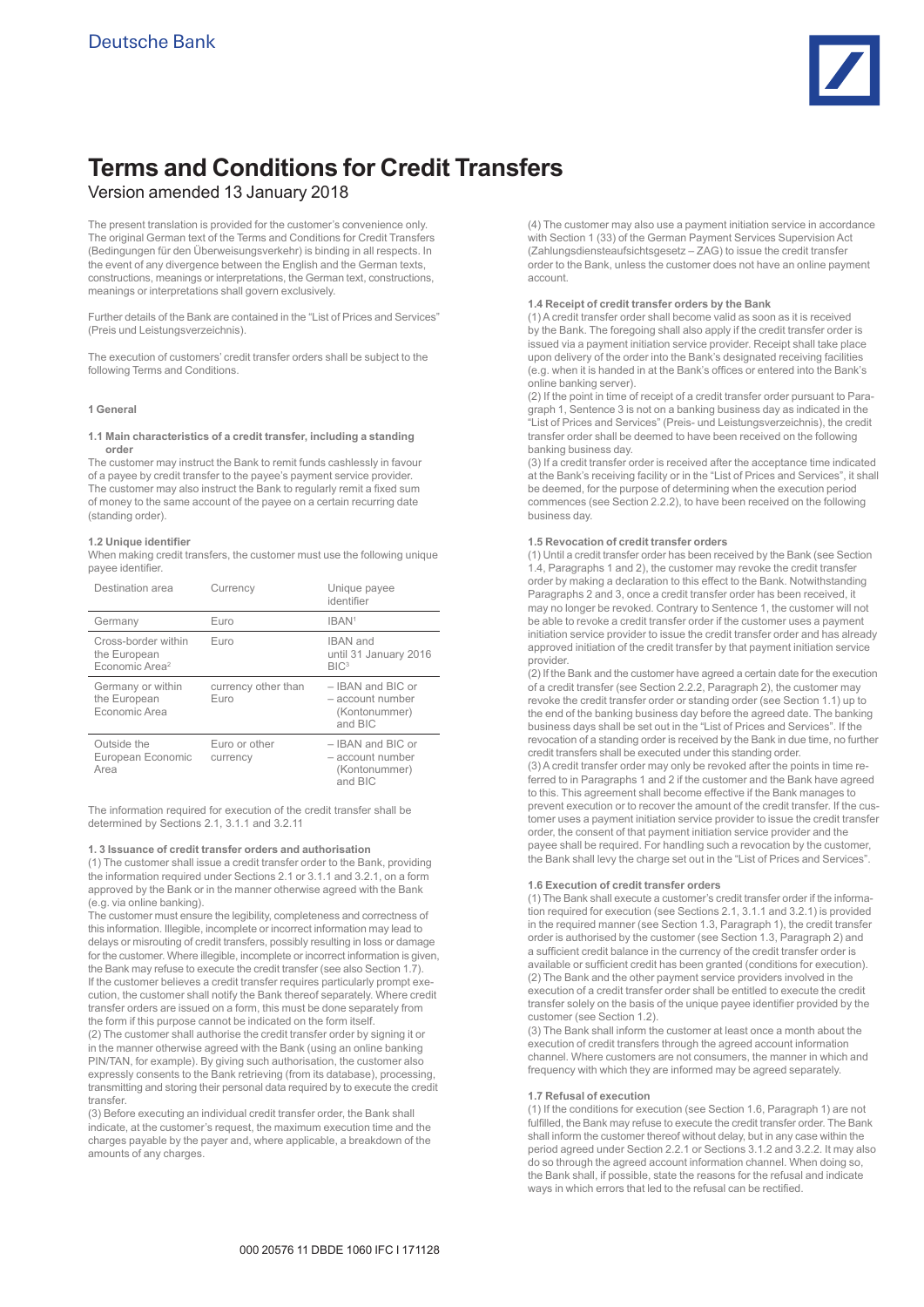

(2) If the Bank is clearly unable to assign a unique identifier provided by the customer for any payee, payment account or payee's payment service provider, it shall inform the customer thereof without delay and, if necessary, return the amount of the credit transfer.

(3) For a legitimate refusal to execute an authorised credit transfer order, the Bank shall levy the charge set out in the "List of Prices and Services".

# **1.8 Transmission of credit transfer data**

When executing a credit transfer, the Bank shall transmit the details contained in the credit transfer (credit transfer data) to the payee's payment service provider either directly or through intermediary institutions. The payee's payment service provider may make the credit transfer data, which shall also include the payer's IBAN, available to the payee in full or in part. Where cross-border credit transfers and domestic priority credit transfers are involved, the credit transfer data may also be forwarded to the payee's payment service provider via the Society for Worldwide Interbank Financial Telecommunications (SWIFT), based in Belgium. For system security reasons, SWIFT stores the credit transfer data temporarily at its operating centres in the European Union, Switzerland and the United States.

#### **1.9 Notification of unauthorised or incorrectly executed credit transfers**

The customer shall inform the Bank without delay on finding that a credit transfer order was unauthorised or executed incorrectly. The foregoing shall also apply in cases where a payment initiation service provider is involved.

# **1.10 Charges and changes thereto**

**1.10.1 Charges for consumers as customers for credit transfers** The charges for credit transfers shall be set out in the "List of Prices and Services".

Any changes to the charges for credit transfers shall be offered to the customer in text form no later than two months before their proposed date of entry into force. If the customer has agreed an electronic communication channel with the Bank within the framework of the business relationship, the changes may also be offered through this channel. The customer may either approve or indicate disapproval of the changes before their proposed date of entry into force. The changes shall be deemed to have been approved by the customer, unless the customer has indicated disapproval before their proposed date of entry into force. The Bank shall expressly draw the customer's attention to this tacit approval in its offer.

If the customer is offered changes to charges, the customer may also terminate the business relationship free of charge with immediate effect before the proposed date of entry into force of the changes. The Bank shall expressly draw the customer's attention to this right of termination in its offer.

Changes to charges for the Payment Services Contract (giro agreement) shall be governed by Section 12 Paragraph 5 of the banks' General Business **Conditions** 

# **1.10.2 Charges levied for customers who are not consumers**

- Charges and changes therein for – credit transfers made by customers who are not consumers shall continue to be governed by the provisions of Section 12, Paragraphs 2-6 of the
- banks' General Business Conditions.

#### **1.11 Exchange rate**

If the customer issues a credit transfer order in a currency other than the account currency, the account shall still be debited in the account currency. The exchange rate for such credit transfers shall be determined on the basis of the conversion arrangement set out in the "List of Prices and Services". Any change in the reference exchange rate specified in the conversion arrangement shall take immediate effect without prior notice to the customer. The reference exchange rate shall be made accessible by the Bank or shall stem from a publicly accessible source.

#### **1.12 Reporting requirements under German law on foreign trade and payments**

The customer must comply with the reporting requirements under German law on foreign trade and payments.

**2 Credit transfers within Germany and to other European Economic**  Area (EEA) countries<sup>2</sup> in euros or in other EEA currencies<sup>4</sup>

# **2.1 Information required**

The customer must provide the following information in a credit transfer order:

– name of the payee

- unique payee identifier (see Section 1.2); if the BIC is not known in credit transfers denominated in EEA currencies other than euro, the full name and address of the payee's payment service provider should be indicated instead
- currency (if possible, in abbreviated form as detailed in Annex 1)
- amount
- name of the customer
- customer's IBAN

#### **2.2 Maximum execution time**

**2.2.1 Length of the execution time**

The Bank shall be obliged to ensure that the amount of a credit transfer is received by the payee's payment service provider within the execution time indicated in the "List of Prices and Services" at the latest.

## **2.2.2 Commencement of the execution time**

(1) The execution period shall commence as soon as a customer's credit transfer order is received by the Bank (see Section 1.4).

(2) If the Bank and the customer agree that the execution of a credit transfer is to commence on a certain date or at the end of a certain period or on the date on which the customer has provided the Bank with the funds in the currency of the order required for execution, the date indicated in the order or otherwise agreed shall determine when the execution period commences. If the agreed date is not a banking business day, the execution period shall commence on the following banking business day. The banking business days shall be set out in the "List of Prices and Services'

(3) The execution time for credit transfer orders in a currency other than the currency of the customer's account shall not commence until the date on which the amount of the credit transfer is available in the currency of the order.

#### **2.3 Customer's entitlement to a refund, correction and compensation 2.3.1 Refund for unauthorised credit transfers**

If a credit transfer is unauthorised (see Section 1.3, Paragraph 2), the Bank shall have no claim against the customer for reimbursement of its expenses. It shall be obliged to refund the amount of the credit transfer to the customer and, if the amount has been debited to an account held by the customer, to restore the balance of this account to what it would have been without debiting for the unauthorised credit transfer.

This obligation must be satisfied in accordance with the "List of Prices and Services" by no later than the end of the business day following the day on which the Bank was notified or otherwise learned that the credit transfer was unauthorised. If the Bank has notified any competent authority in writing that it has legitimate grounds to suspect fraudulent conduct on the part of the customer, the Bank shall review and perform its obligation under Sentence 2 without delay if the suspected fraud is not confirmed. If the credit transfer was initiated by a payment initiation service provider, the Bank shall be subject to the obligations under Sentences 2 to 4.

#### **2.3.2 Claims for non-execution, incorrect or late execution of authorised credit transfers**

(1) If an authorised credit transfer is not executed or not executed correctly, the customer may request the Bank to refund the full amount of the credit transfer without delay insofar as the payment was not made or not made correctly. If the amount has been debited to the customer's account, the Bank shall restore the balance of this account to what it would have been without debiting for the non-executed or incorrectly executed payment transaction. If a customer's credit transfer was initiated by a payment initiation service provider, the Bank shall be subject to the obligations under Sentences 1 and 2. If the Bank or any intermediary institutions have deducted charges from the amount of the credit transfer, the Bank shall remit the amount deducted in favour of the payee without delay. (2) Over and above Paragraph 1, the customer may ask the Bank to refund any charges and interest insofar as these were levied on the customer or debited to the customer's account in connection with the nonexecution or incorrect execution of the credit transfer.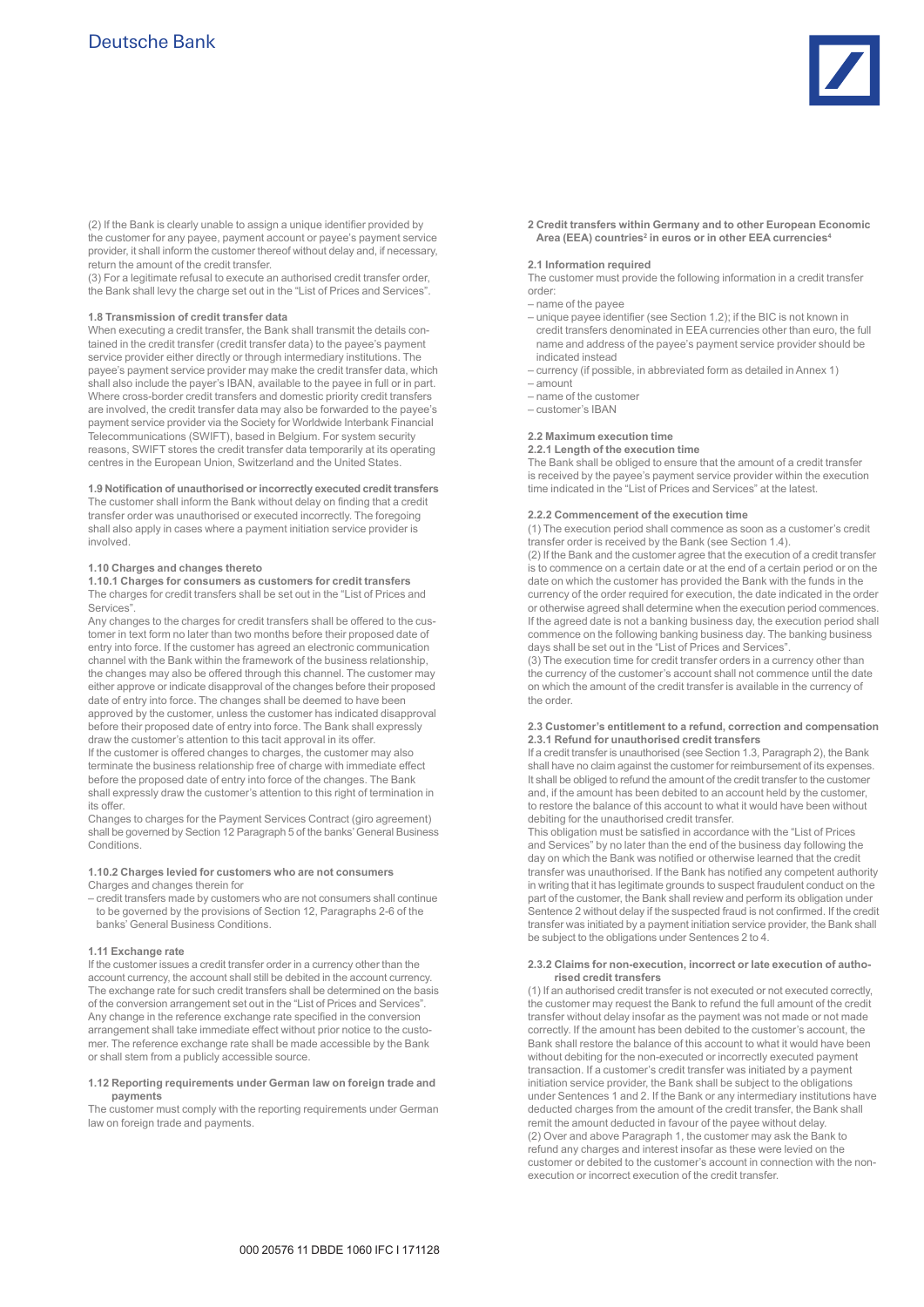

(3) If an authorised credit transfer is executed late, the customer may demand that the Bank ask the payee's payment service provider to credit the payment amount to the payee's payment account as if the credit transfer had been properly executed. The obligation under Sentence 1 shall also apply if the customer's credit transfer is initiated via a payment initiation service provider. If the Bank is able to show that the payment amount was remitted to the payee's payment service provider in due time, the aforementioned obligation shall lapse. The obligation shall not apply if the customer is not a consumer.

(4) If a credit transfer was not executed or not executed correctly, the Bank shall, at the customer's request, reconstruct the processing of the payment and inform the customer of the result.

# **2.3.3 Compensation for breach of duty**

(1) If an authorised credit transfer is not executed, not executed correctly or executed late, or if a credit transfer is unauthorised, the customer may ask the Bank to provide compensation for any loss or damage not already covered by Sections 2.3.1 and 2.3.2. This shall not apply if the Bank is not responsible for the neglect of duty. The Bank shall be liable, in this regard for any fault on the part of an intermediary institution to the same extent as for any fault on its own part, unless the main cause of the loss or damage lies with an intermediary institution specified by the customer. If the customer has contributed to the occurrence of any loss or damage through culpable conduct, the principles of contributory negligence shall determine the extent to which the Bank and the customer must bear the loss or damage.

(2) Liability under Paragraph 1 shall be limited to EUR 12,500.

- This limitation on liability shall not apply to:
- unauthorised credit transfers,
- cases of deliberate intent or gross negligence by the Bank,
- risks which the Bank has assumed on an exceptional basis and,
- if the customer is a consumer, loss of interest.

#### **2.3.4 Claims by customers who are not consumers**

By way of derogation from the claim to a refund under Section 2.3.2 and under Section 2.3.3, customers who are not consumers shall only have a claim for compensation – besides any claims for restitution under Sections 667 and 812 ff. of the German Civil Code – for a non-executed or incorrectly executed authorised credit transfer, and an authorised credit transfer that was executed late or an unauthorised credit transfer in accordance with the following rules:

- The Bank shall be liable for any fault on its own part. If the customer has contributed to the occurrence of any loss or damage through culpable conduct, the principles of contributory negligence shall determine the extent to which the Bank and the customer must bear the loss or damage.
- The Bank shall not be liable for any fault on the part of intermediary institutions chosen by it. In such cases, the Bank's liability shall be limited to the careful selection and instruction of the first intermediary institution (order passed on to a third party).
- The amount of the customer's claim for compensation shall be limited to the amount of the credit transfer, plus the charges and interest levied by the Bank. Where claims for consequential loss or damage are asserted, such claims shall be limited to a maximum of EUR 12,500 per credit transfer. These limitations on liability shall not apply to deliberate intent or gross negligence by the Bank or to risks which the Bank has assumed on an exceptional basis or in the case of unauthorised credit transfers.

# **2.3.5 Preclusion of liability and objection**

- (1) Any liability by the Bank under Sections 2.3.2-2.3.4 shall be precluded: – if the Bank proves to the customer that the full amount of the credit transfer was received by the payee's payment service provider in due time; or
- if the credit transfer was executed in conformity with the incorrect unique payee identifier provided by the customer (see Section 1.2). In this case, the customer may, however, ask the Bank to make reasonable efforts to recover the amount of the credit transfer. If the credit transfer amount cannot be recovered, the Bank shall upon written request provide the customer with all available information so that the customer can assert a claim for a refund of the credit transfer amount against the actual recipient of the credit transfer. For the Bank's services under Sentences 2 and 3 of this sub-section, the Bank shall levy the charge set out in the "List of Prices and Services".

(2) Any claims by the customer under Sections 2.3.1-2.3.4 and any objections by the customer against the Bank as a result of non-execution or incorrect execution of credit transfers, or as a result of unauthorised credit transfers, shall be precluded if the customer fails to inform the Bank within a period of 13 months at the latest after being debited for an unauthorised or incorrectly executed credit transfer. This period shall start to run only once the Bank has informed the customer about the debit entry for the credit transfer through the agreed account information channel no later than one month after the debit entry was made; otherwise, the date on which the customer is informed shall determine when the period commences. Customers may also assert compensation claims under Section 2.3.3 after expiry of the period referred to in Sentence 1 if they were prevented, through no fault of their own, from adhering to this period. Sentences 1 to 3 shall apply even if the customer initiates the credit transfer via a payment initiation service provider.

(3) Any claims by the customer shall be precluded if the circumstances substantiating a claim:

- are based upon an exceptional and unforeseeable event on which the Bank has no influence and whose consequences could not have been avoided even by exercising due diligence; or
- were brought about by the Bank as a result of a statutory obligation.
- **3 Credit transfers within Germany and to other European Economic**  Area (EEA) countries<sup>2</sup> in the currency of a non-EEA country (third**country currency5 ) and credit transfers to non-EEA countries (third countries)6**
- **3.1 Credit transfers within Germany and to other European Economic Area (EEA) countries in the currency of a non-EEA country (thirdcountry currency)**
- **3.1.1 Information required**
- The customer must provide the following information for the execution of a credit transfer order:
- name of the payee
- unique payee identifier (see Section 1.2); if the BIC is not known in cross-border credit transfers, the full name and address of the payee's payment service provider should be indicated instead
- country of destination (if possible, in abbreviated form as detailed in Annex 1)
- currency (if possible, in abbreviated form as detailed in Annex 1) – amount
- name of the customer
- customer's account number (Kontonummer) and bank code (Bankleitzahl) or IBAN

#### **3.1.2 Execution time**

Credit transfers shall be executed as soon as possible.

#### **3.1.3 Customer's claims to a refund, correction and compensation 3.1.3.1 Refund for unauthorised credit transfers**

If a credit transfer is unauthorised (see Section 1.3, Paragraph 2), the Bank shall have no claim against the customer for reimbursement of its expenses. It shall be obliged to refund the amount of the credit transfer to the customer and, if the amount has been debited to an account held by the customer, to restore the balance of this account to what it would have been without debiting for the unauthorised credit transfer. This obligation must be satisfied in accordance with the "List of Prices and Services" by no later than the end of the business day following the day on which the Bank was notified or otherwise learned that the credit transfer was unauthorised. If the Bank has notified any competent authority in writing that it has legitimate grounds to suspect fraudulent conduct on the part of the customer, the Bank shall review and perform its obligation under Sentence 2 without delay if the suspected fraud is not confirmed. If the credit transfer was initiated by a payment initiation service provider, the Bank shall be subject to the obligations under Sentences 2 to 4.

#### **3.1.3.2 Claims for non-execution, incorrect or late execution of authorised credit transfers**

(1) If an authorised credit transfer is not executed or not executed correctly, the customer may ask the Bank to refund the full amount of the credit transfer without delay insofar as the payment was not made or not made correctly. If the amount has been debited to the customer's account, the Bank shall restore the balance of this account to what it would have been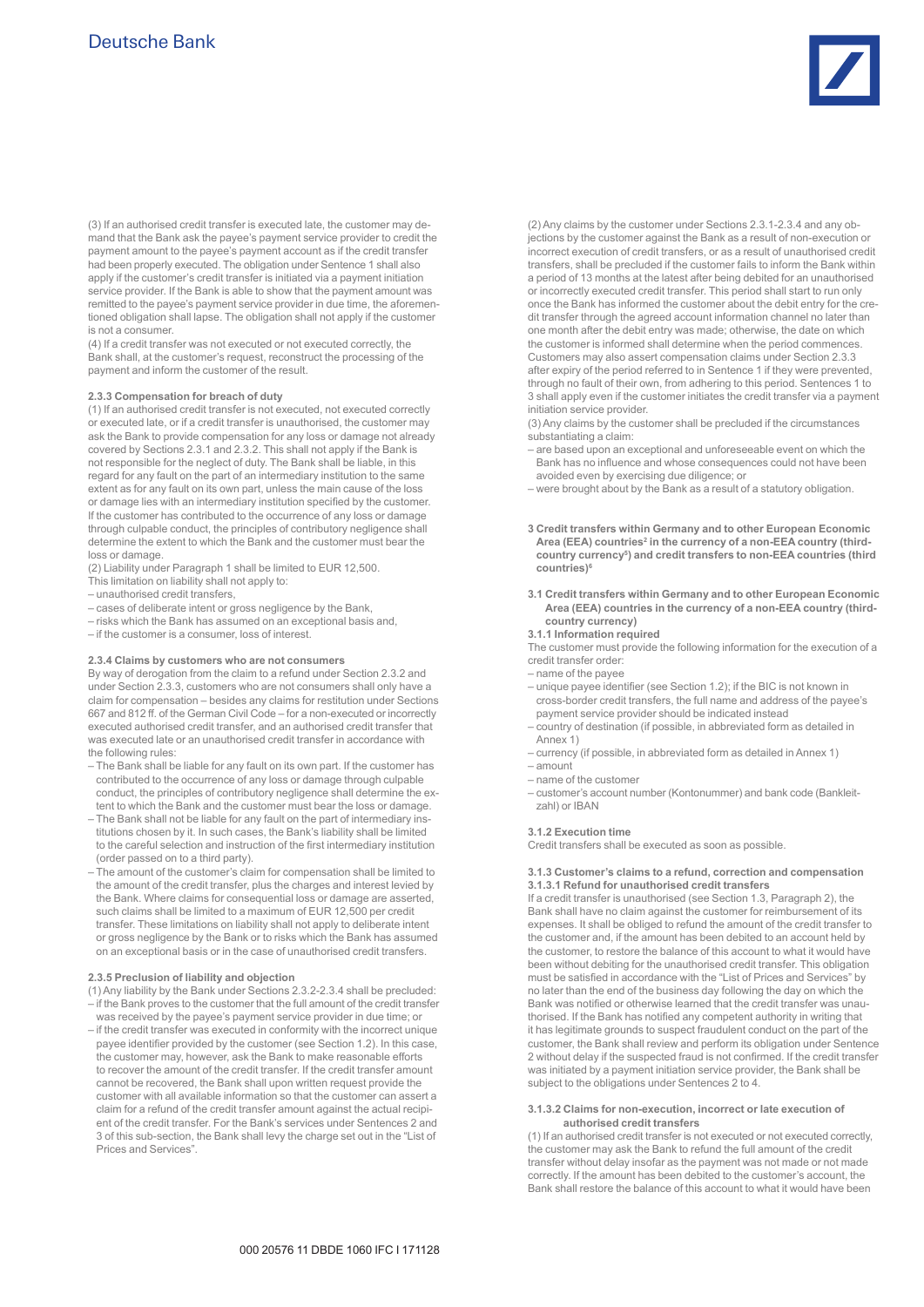

without debiting for the non-executed or incorrectly executed payment transaction. If a customer's credit transfer was initiated by a payment initiation service provider, the Bank shall be subject to the obligations under Sentences 1 and 2. If the Bank or any intermediary institutions have deducted charges from the amount of the credit transfer, the Bank shall remit the amount deducted in favour of the payee without delay. (2) Over and above Paragraph 1, the customer may ask the Bank to refund any charges and interest insofar as these were levied on the customer or debited to the customer's account in connection with the nonexecution or incorrect execution of the credit transfer.

(3) If an authorised credit transfer is executed late, the customer may demand that the Bank ask the payee's payment service provider to credit the payment amount to the payee's payment account as if the credit transfer had been properly executed. The obligation under Sentence 1 shall also apply if the customer's credit transfer is initiated via a payment initiation service provider. If the Bank is able to show that the payment amount was remitted to the payee's payment service provider in due time, the aforementioned obligation shall lapse. The obligation shall not apply if the customer is not a consumer.

(4) If a credit transfer was not executed or not executed correctly, the Bank shall, at the customer's request, reconstruct the processing of the payment and inform the customer of the result.

# **3.1.3.3 Compensation for breach of duty**

(1) If an authorised credit transfer is not executed, not executed correctly or executed late, or if a credit transfer is unauthorised, the customer may ask the Bank to provide compensation for any loss or damage not already covered by Sections 3.1.3.1 and 3.1.3.2. This shall not apply if the Bank is not responsible for the neglect of duty. The Bank shall be liable, in this regard, for on the part of an intermediary institution to the same extent as for any fault on its own part, unless the main cause of the loss or damage lies with an intermediary institution specified by the customer. If the customer has contributed to the occurrence of any loss or damage through culpable conduct, the principles of contributory negligence shall determine the extent to which the Bank and the customer must bear the loss or damage

(2) Liability under Paragraph 1 shall be limited to EUR 12,500.

This limitation on liability shall not apply to: – unauthorised credit transfers,

- 
- cases of deliberate intent or gross negligence by the Bank,
- risks which the Bank has assumed on an exceptional basis and,
- if the customer is a consumer, loss of interest.

## **3.1.3.4 Special rule for elements of credit transfers executed outside the EEA**

In derogation of the claims set out in Sections 3.1.3.2 and 3.1.3.3, with respect to elements of credit transfers executed outside the EEA, customers shall only have a claim for compensation – besides any claims for restitution under Sections 667 and 812 ff. of the German Civil Code – for an authorised credit transfer that is not executed, not executed correctly or executed late in accordance with the following rules:

- The Bank shall be liable for any fault on its own part. If the customer has contributed to the occurrence of any loss or damage through culpable conduct, the principles of contributory negligence shall determine the extent to which the Bank and the customer must bear the loss or damage.
- The Bank shall not be liable for any fault on the part of intermediary institutions. In such cases, the Bank's liability shall be limited to the careful selection and instruction of the first intermediary institution (order passed on to a third party).
- The Bank's liability shall be limited to a maximum of EUR 12,500 per credit transfer. This limitation on liability shall not apply to deliberate intent or gross negligence by the Bank or to risks which the Bank has assumed on an exceptional basis.

#### **3.1.3.5 Claims by customers who are not consumers**

By way of derogation from the claim to a refund under Sections 3.1.3.2 and 3.1.3.3, customers who are not consumers shall only have a claim for compensation – besides any claims for restitution under Sections 667 and 812 ff. of the German Civil Code – for an authorised credit transfer that is not executed, not executed correctly or executed late or for an unauthorised credit transfer in accordance with the following rules:

– The Bank shall be liable for any fault on its own part. If the customer has contributed to the occurrence of any loss or damage through culpable conduct, the principles of contributory negligence shall determine the extent to which the Bank and the customer must bear the loss or damage.

- The Bank shall not be liable for any fault on the part of intermediary institutions chosen by it. In such cases, the Bank's liability shall be limited to the careful selection and instruction of the first intermediary institution (order passed on to a third party).
- The amount of the customer's claim for compensation shall be limited to the amount of the credit transfer, plus the charges and interest levied by the Bank. Where claims for consequential loss or damage are asserted, such claims shall be limited to a maximum of EUR 12,500 per credit transfer. These limitations on liability shall not apply to deliberate intent or gross negligence by the Bank or to risks which the Bank has assumed on an exceptional basis or in the case of unauthorised credit transfers.

# **3.1.3.6 Preclusion of liability and objection**

- (1) Any liability by the Bank under Sections 3.1.3.2-3.1.3.5 shall be precluded: – if the Bank proves to the customer that the full amount of the credit transfer was received by the payee's payment service provider in due time; or
- if the credit transfer was executed in conformity with the incorrect unique payee identifier provided by the customer (see Section 1.2). In this case, the customer may, however, ask the Bank to make reasonable efforts to recover the amount of the credit transfer. If the credit transfer amount under Sentence 2 cannot be recovered, the Bank shall upon written request provide the customer with all available information so that the customer can assert a claim for a refund of the credit transfer amount against the actual recipient of the credit transfer. For the Bank's services under Sentences 2 and 3 of this sub-section, the Bank shall levy the charge set out in the "List of Prices and Services".

(2) Any claims by the customer under Sections 3.3.1 and 3.3.2 and any objections by the customer against the Bank as a result of non-execution or incorrect execution of credit transfers, or as a result of unauthorised credit transfers, shall be precluded if the customer fails to duly inform the Bank within a period of 13 months at the latest after being debited for an unauthorised or incorrectly executed credit transfer. This period shall start to run only once the Bank has informed the customer about the debit entry for the credit transfer through the agreed account information channel no later than one month after the debit entry was made; otherwise the date on which the customer is informed shall determine when the period commences. Customers may assert claims for compensation also after expiry of the period referred to in Sentence 1 if they were prevented, through no fault of their own, from adhering to this period. Sentences 1 to 3 shall apply even if the customer initiates the credit transfer via a payment initiation service provider.

(3) Any claims by the customer shall be precluded if the circumstances substantiating a claim:

- are based upon an exceptional and unforeseeable event on which the Bank has no influence and whose consequences could not have been avoided even by exercising due diligence; or
- were brought about by the Bank as a result of a statutory obligation.

# **3.2 Credit transfers in countries outside the EEA (third countries)6 3.2.1 Information required**

The customer must provide the following information for the execution of a credit transfer order:

- name of the payee
- unique payee identifier (see Section 1.2; if the BIC is not known in
- cross-border credit transfers, the full name and address of the payee's payment service provider should be indicated instead)
- country of destination (if possible, in abbreviated form as detailed in Annex 1)
- currency (if possible, in abbreviated form as detailed in Annex 1)
- amount
- name of the customer
- customer's account number (Kontonummer) or IBAN

#### **3.2.2 Execution time**

Credit transfers shall be executed as soon as possible.

#### **3.2.3 Customer's claims to a refund and compensation**

**3.2.3.1 Refund for unauthorised credit transfers**  (1) If a credit transfer is unauthorised (see Section 1.3, Paragraph 2 above), the Bank shall have no claim against the customer for reimbursement of its expenses. It shall be obliged to refund the amount of the credit transfer to the customer and, if the amount has been debited to an account held by the customer, to restore the balance of this account to what it would have been without debiting for the unauthorised credit transfer. This obligation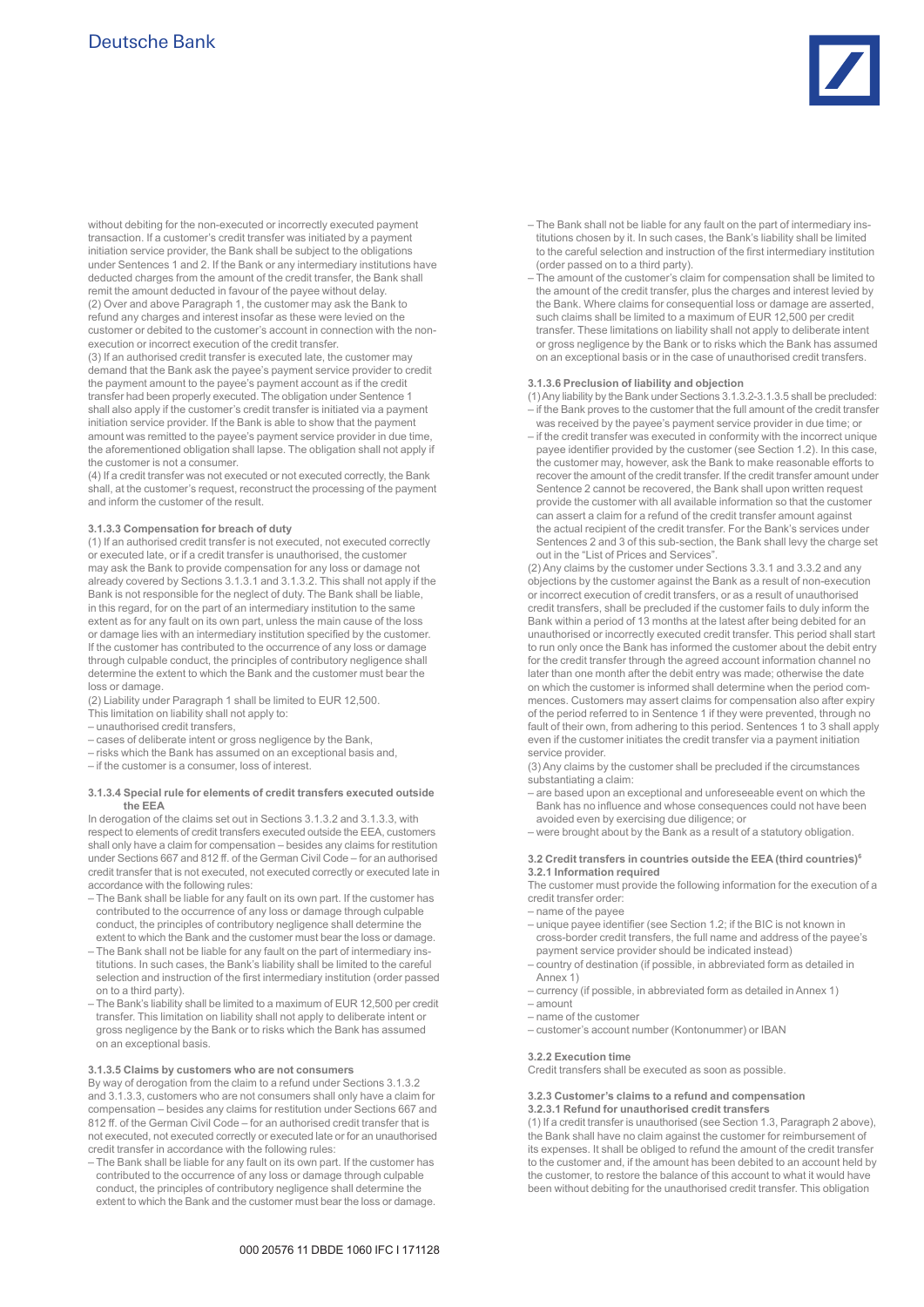

must be satisfied in accordance with the "List of Prices and Services" by no later than the end of the business day following the day on which the Bank was notified or otherwise learned that the credit transfer was unauthorised. If the Bank has notified any competent authority in writing that it has legitimate grounds to suspect fraudulent conduct on the part of the customer, the Bank shall review and perform its obligation under Sentence 2 without delay if the suspected fraud is not confirmed. If the credit transfer was initiated by a payment initiation service provider, the Bank shall be subject to the obligations under Sentences 2 to 4.

(2) In the event of any other loss or damage resulting from an unauthorised credit transfer, the Bank shall be liable for any fault on its own part. If the customer has contributed to the occurrence of any loss or damage through culpable conduct, the principles of contributory negligence shall determine the extent to which the Bank and the customer must bear the loss or damage.

#### **3.2.3.2 Liability for non-execution, incorrect or late execution of authorised credit transfers**

In the event of non-execution, incorrect or late execution of authorised credit transfers, customers shall have a claim for compensation – besides any claims for restitution under Sections 667 and 812 ff. of the German Civil Code – in accordance with the following rules:

- The Bank shall be liable for any fault on its own part. If the customer has contributed to the occurrence of any loss or damage through culpable conduct, the principles of contributory negligence shall determine the extent to which the Bank and the customer must bear the loss or damage.
- The Bank shall not be liable for any fault on the part of intermediary institutions chosen by it. In such cases, the Bank's liability shall be limited to the careful selection and instruction of the first intermediary institution (order passed on to a third party).
- The Bank's liability shall be limited to a maximum of EUR 12,500 per credit transfer. This limitation on liability shall not apply to deliberate intent or gross negligence by the Bank or to risks which the Bank has assumed on an exceptional basis.

#### **3.2.3.3 Preclusion of liability and objection**

(1) Any liability by the Bank under Section 3.2.3.2 shall be precluded:

- if the Bank proves to the customer that the full amount of the credit transfer was received by the payee's payment service provider in due time; or
- if the credit transfer was executed in conformity with the incorrect unique payee identifier provided by the customer (see Section 1.2). In this case, the customer may, however, request the Bank to make reasonable efforts to recover the amount of the credit transfer. For the Bank's services under Sentences 2 of this sub-section, the Bank shall levy the charge set out in the "List of Prices and Services".

(2) Any claims by the customer under Sections 3.2.3.1 and 3.2.3.2, and any objections by the customer against the Bank as a result of non-execution or incorrect execution of credit transfers, or as a result of unauthorised credit transfers, shall be precluded if the customer fails to inform the Bank thereof within a period of 13 months at the latest after being debited for an unauthorised or incorrectly executed credit transfer. This period shall start to run only once the Bank has informed the customer about the debit entry for the credit transfer through the agreed account information channel no later than one month after the debit entry was made; otherwise, the date on which the customer is informed shall determine when the period commences. Customers may also assert compensation claims after expiry of the period referred to in Sentence 1 if they were prevented, through no fault of their own, from adhering to this period. Sentences 1 to 3 shall apply even if the customer initiates the credit transfer via a payment initiation service provider.

(3) Any claims by the customer shall be precluded if the circumstances substantiating a claim:

- are based upon an exceptional and unforeseeable event on which the Bank has no influence and whose consequences could not have been avoided even by exercising due diligence; or
- were brought about by the Bank as a result of a statutory obligation.

1 International Bank Account Number

- <sup>2</sup> The European Economic Area (EEA) currently comprises Austria, Belgium, Bulga-ria, Croatia, Cyprus, Czech Republic, Denmark, Estonia, Finland, France (including French Guiana, Guadeloupe, Martinique, Mayotte, Réunion), Germany, Greece, Hungary, Iceland, Ireland, Italy, Latvia, Liechtenstein, Lithuania, Luxembourg, Malta, Netherlands, Norway, Poland, Portugal, Romania, Slovak Republic, Slovenia, Spain, Sweden as well as the United Kingdom of Great Britain and Northern Ireland. 3 Bank Identifier Code
- <sup>4</sup> EEA currencies at present: Bulgarian lev, Croatian kuna, Czech koruna, Danish krone, Estonian kroon, euro, Hungarian forint, Icelandic krona, Norwegian krone, Polish zloty, pound sterling, Romanian leu, Swedish krona and Swiss franc.

5 e.g. US dollar

<sup>6</sup> Third countries are all states outside the European Economic Area (EEA) (currently: Austria, Belgium, Bulgaria, Croatia, Cyprus, Czech Republic, Denmark, Estonia, Finland, France (including French Guiana, Guadeloupe, Martinique, Mayotte,<br>Réunion), Germany, Greece, Hungary, Iceland, Ireland, Italy, Latvia, Liechtenstein,<br>Lithuania, Luxembourg, Malta, Netherlands, Norway, Poland, Port Slovak Republic, Slovenia, Spain, Sweden, United Kingdom of Great Britain and Northern Ireland)